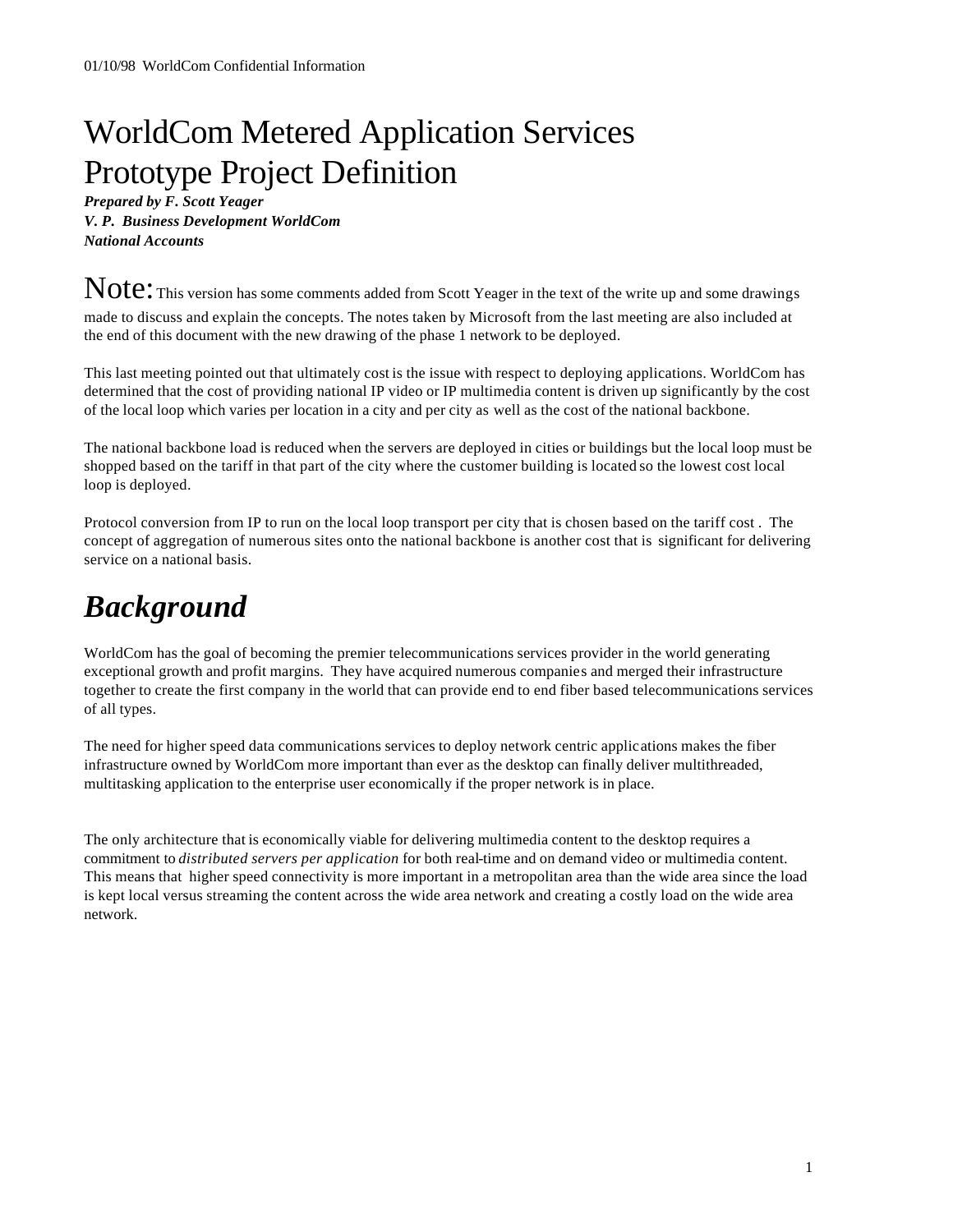# **Customer Requires Voice and Data End to End Services that Include Mobile Computing and Remote Access Metered Application Layer Services require Distributed Servers**



WoldCom has the only fiber infrastructure into buildings that is designed to serve multiple tenants with multiple services. It includes the ability to provide higher speed services to non-WorldCom buildings using the unbundled local loops available to WolrdCom as a result of deregulation. This coupled with the aggressive construction projects of WorldCom to build into the Central Offices of the LEC in most major cities in North America and eventually all over the world means that WoldCom has the largest footprint in the world for deploying services that utilize high speed connectivity in the metropolitan area and the wide area where necessary with the objective of keeping the network load as close as possible to the end user.

# Metered Application Services Drivers

• Enterprise IT is trying to Provide Next Generation Functionality to the Desktop by Delivering Corporate Applications and Information in a WEB or "Internet" feeling approach. Building your own *VPN is Very*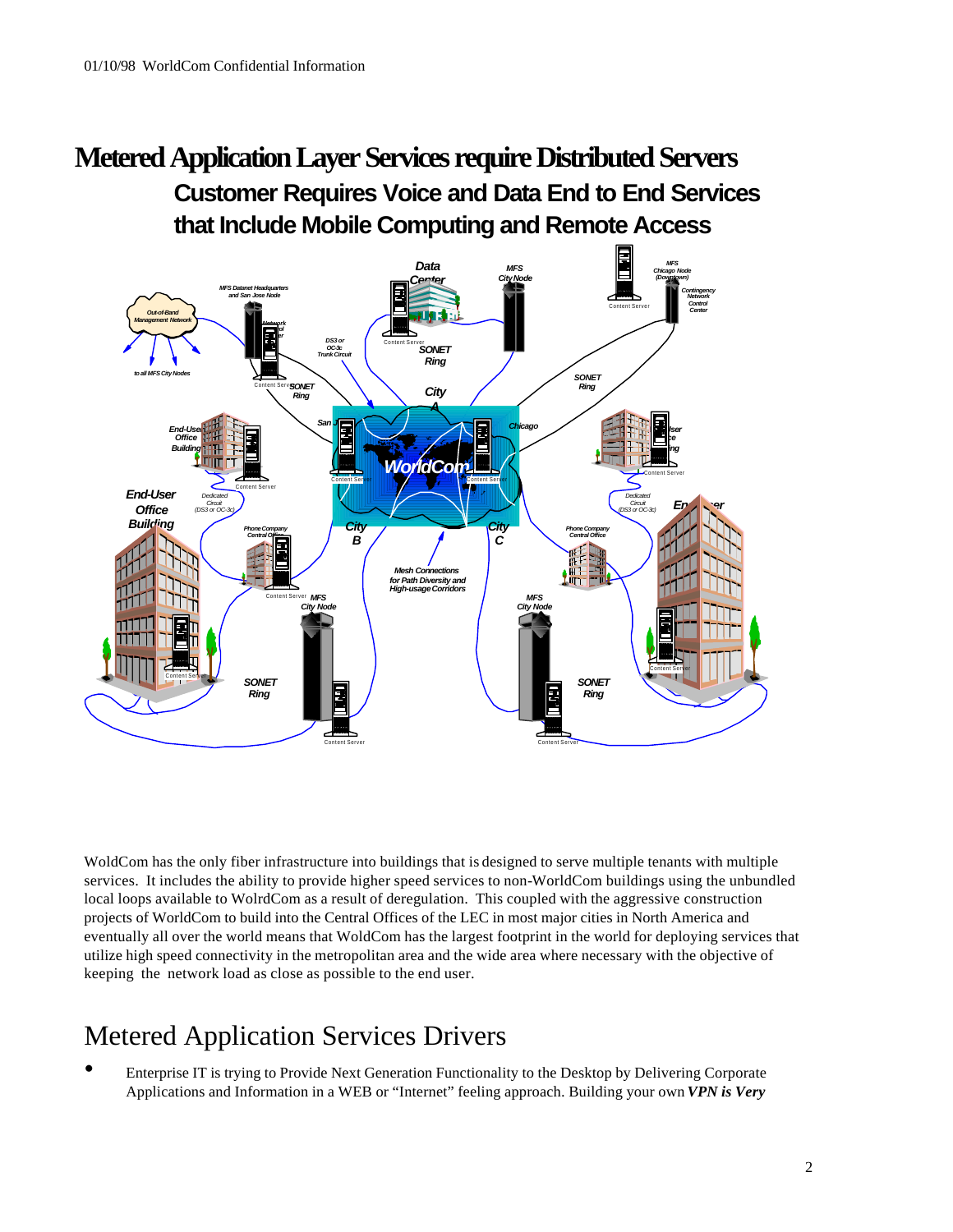*Complex and Costly* with no Clear Solution that does not link to a desktop, server and protocol approach plus a specific IXC and Local Loop Solution.

- *Desktop and Server Technology finally able to support WEBish applications* Real Time Collaboration including Desktop Video, Realtime Video in for Content Broadcast, On Demand Multimedia for Training etc. with Mulitmedia Email and access to Multimedia Content possible over the Network
- *Internet is Not Ready* for Robust Reliable Delivery of applications from a QoS or Security Perspective
- UUNET approach of high quality Internet will only fix the Global Backbone Problem of Bandwidth by offering a QoS over OC12 with a Security Solution. *Customer must buy into the Internet version of an IP approach for Bullet Proof Applications* that uses a Highspeed connection, a firewall and Encryption to deliver Security. Throughput suffers immensely even if you believe in these other concepts which most enterprises have difficulty embracing.
- LAN & WAN costs are out of Control with Existing Loads on Networks

The market is very confused about the different transport and networking protocols and technologies especially when you combine the need for handling voice, video and data simultaneously to the desktop. The opportunity exists to take a leadership position in the market and *enable all enterprises to deploy desktop multimedia applications that are real-time and on demand without having to go out and build their own private network* for each application and integrate all the technologies associated with that solution.



# **Metered Application Services Drivers**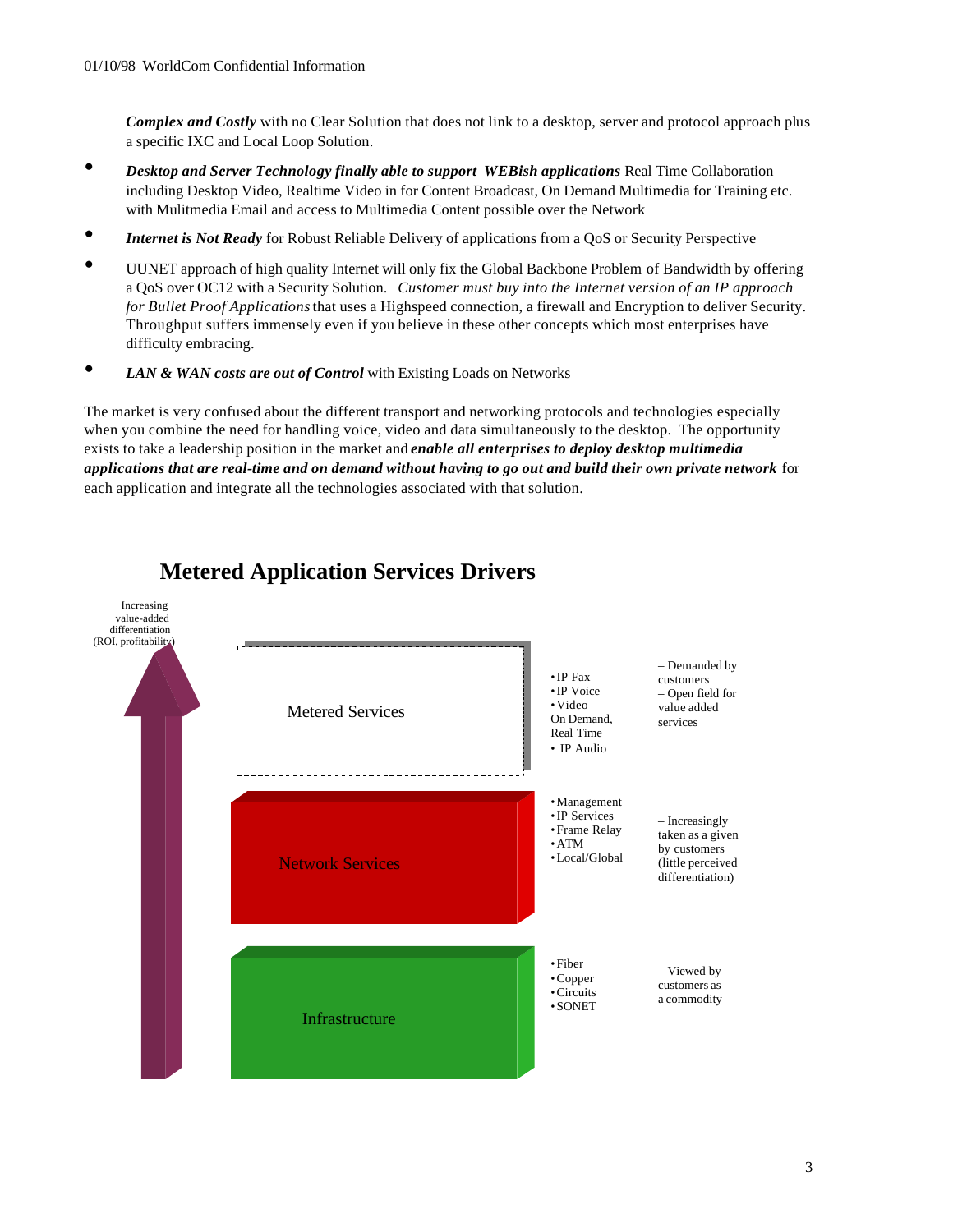

WorldCom can provide these services over this global infrastructure that includes the local loop, wide area, multi technology transport (Circuits, Frame Relay, ATM, global TCP/IP, Multicasting IP) and the application layer service that is routed over the network in a Smartcast way. *Smartcasting is defined as providing only the information that needs to be delivered to the desktop when it should be delivered with the appropriate quality or service that the end user is willing to pay for. The content should only be provided when they need it.* This distributed server, application layer routed, Push/Pull or "Smartcast" infrastructure is only possible to be deployed economically if you own the local loop, the distributed secure facilities for co-location, the wide area transport technologies and you deploy the applications on top of this infrastructure.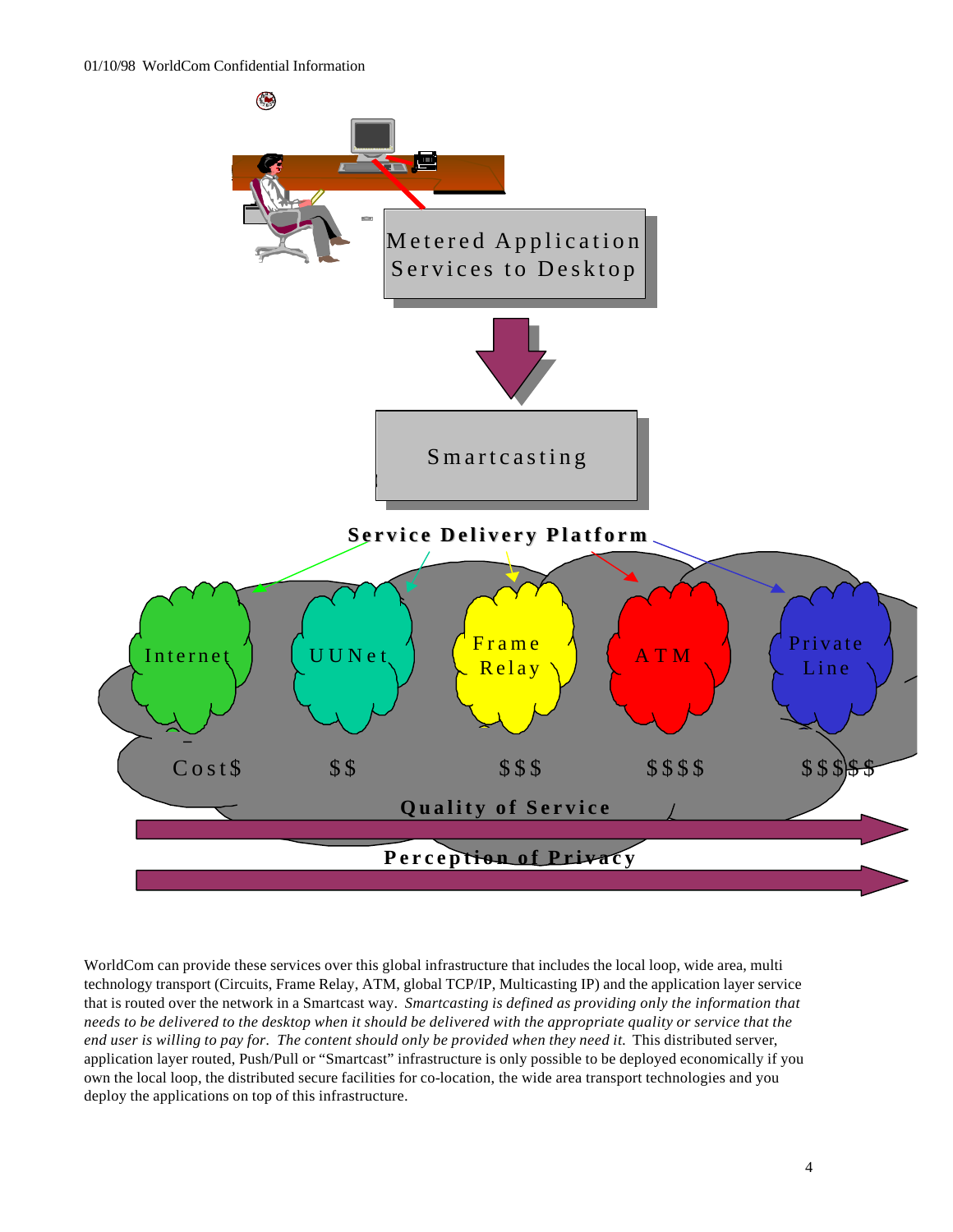#### Smartcasting

Core to WorldCom's future value-proposition is the concept of Smartcasting. A Smartcasting-enabled infrastructure must have the following embedded capabilities:

- \* Dynamic multi-path routing of information
- \* Event-driven push/pull functionality
- \* Support of multiple network protocols (TCP/IP, UDP, IP multicasting, IPX)
- \* Application-level multicasting that is independent of the underlying network protocol<br>
\* Support for multiple transport layers (from relay ATM)
- \* Support for multiple transport layers (frame relay, ATM)
- Support of multiple platforms
- \* Support for dynamic scalability and reconfiguration<br>
\* Extensible customizable and easy to interface to of
- \* Extensible, customizable, and easy to interface to other software<br>Network Server load balancing and fault tolerance
- Server load balancing and fault tolerance
- \* Application fault detection and diagnosis to client node level
- Distributed architecture to support local message replication and caching
- \* Distributed agent architecture to provide logical management and metering nodes.

To gain a strategic advantage, WorldCom needs to put in place an infrastructure that enables it to quickly build and deploy new value-added application services, as well as to efficiently host packaged software from third-party vendors. This is the 'intelligent network' concept in which "Smartcasting" plays a critical role. The MAS prototype should reflect this more strategic thrust so that WorldCom gets the full benefit from the effort. However, in the collaborative spirit all of the players including Microsoft, Netcentric and Modulus have give input to define the scope of the services, the scope of the project and the steps we take to turn up the first Metered Application Services.

This project will balance the big picture goals with the immediate and tactical issues associated with demonstrating the feasibility of such services and how they could be deployed, sold, installed, provisioned, managed, metered, and billed. We have chosen a Phase 1 approach that deals with what is available today and near term versus what is going to be offered later in 1998. The initial scope is limited to those features that can be deployed before the end of the year.

The ability to have the hooks in place to meter services, the Smartcasting capabilities are a component of the prototype for these applications, and we show that these capabilities are repeatable with other applications all represent components of the focus of this prototype. We have determined that it will be possible to deploy some sort of metered Smartcast solution by the end of the year. More work will be done to see if a short-term solution will be deployed or an early version of the ultimate solution with respect to the prototype. This MAS Project will become a living development tool not a finite prototype that is turned off next year as long as we are making progress and getting benefit for our efforts.

WorldCom must be able to demonstrate that we can really turn up Metered Application Services that work. The prototype must be have Applications that are SmartCast enabled. The goal is to demonstrate that it is possible to deploy applications that are intelligent about the QoS requirements for that flavor of an applications and allows the application to take into account the local loop and wide area networks that are economically available in any particular geographic region.

Part of "Smartcasting" intelligence includes the concept of being able to travel over multiple transport technologies without going to the IP layer. This *concept of not hardwiring the application to TCP/IP* is essential to reducing the aggregation costs in a city (or building) associated with putting thousands of connections on a national backbone. It will also enable WorldCom to "tariff shop" for the lowest cost local loop in a city or a part of a city which reduces the total cost of the service. This ability to do both per geographic region is what is needed to change the costs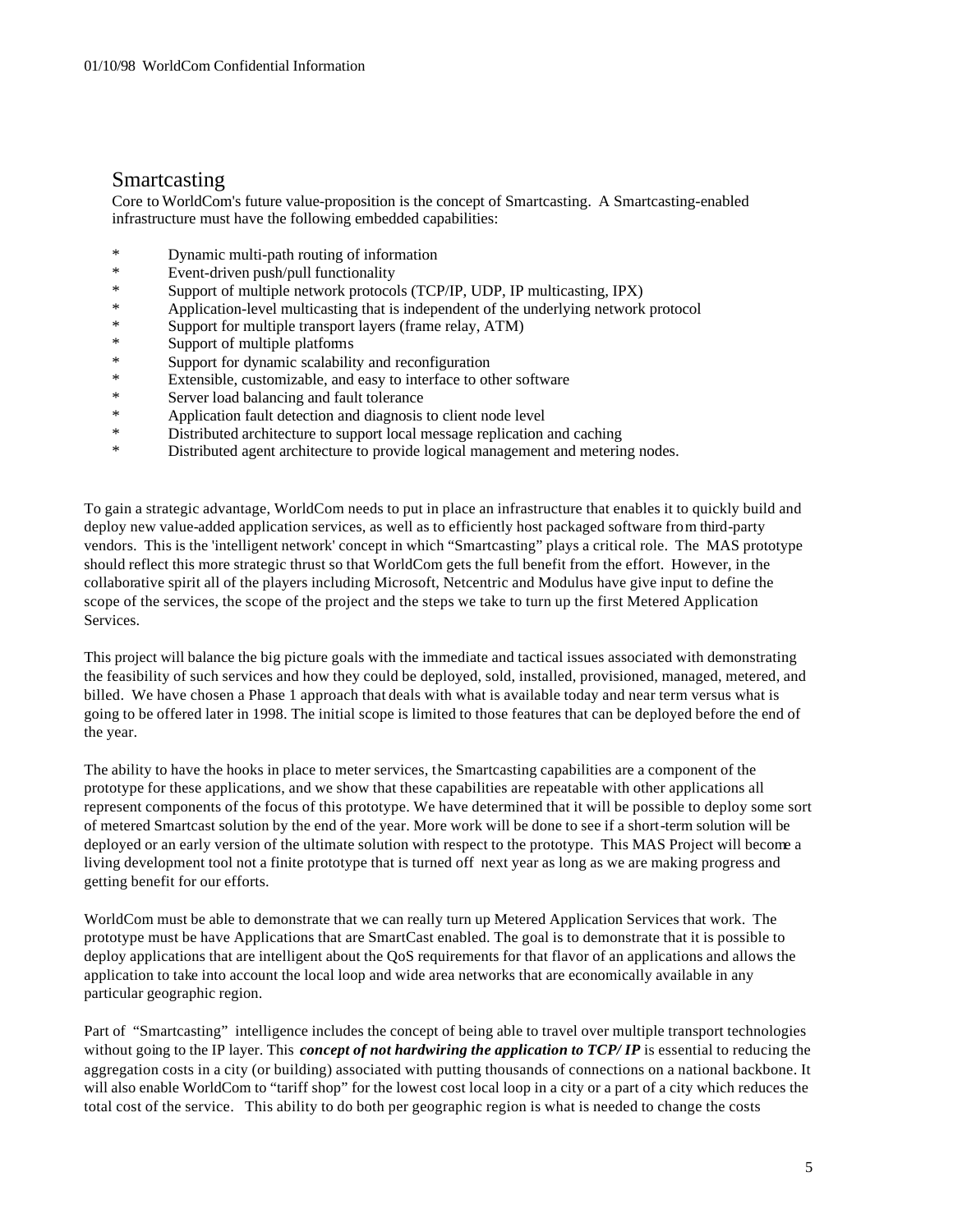associated with deploying services and therefore changew the cost of having multimedia content delivered to the desktop.

This project will use a new approach to developing services and products that is tightly linked to the market feedback. We hope to change the traditional approach of hardwiring an application to a technology or protocol or local or long-distancejhhhhhh transport.





*WorldCom has experienced numerous situations where the dedicated local loop cost per customer or per type of service has driven the cost of delivering the Multimedia IP service to price points that do not allow Content Services to be created that can be sold to the broadest market. Presently, IP Multimedia Services can only be justified by a relatively small market of financial companies that will pay for high end delivery of content.*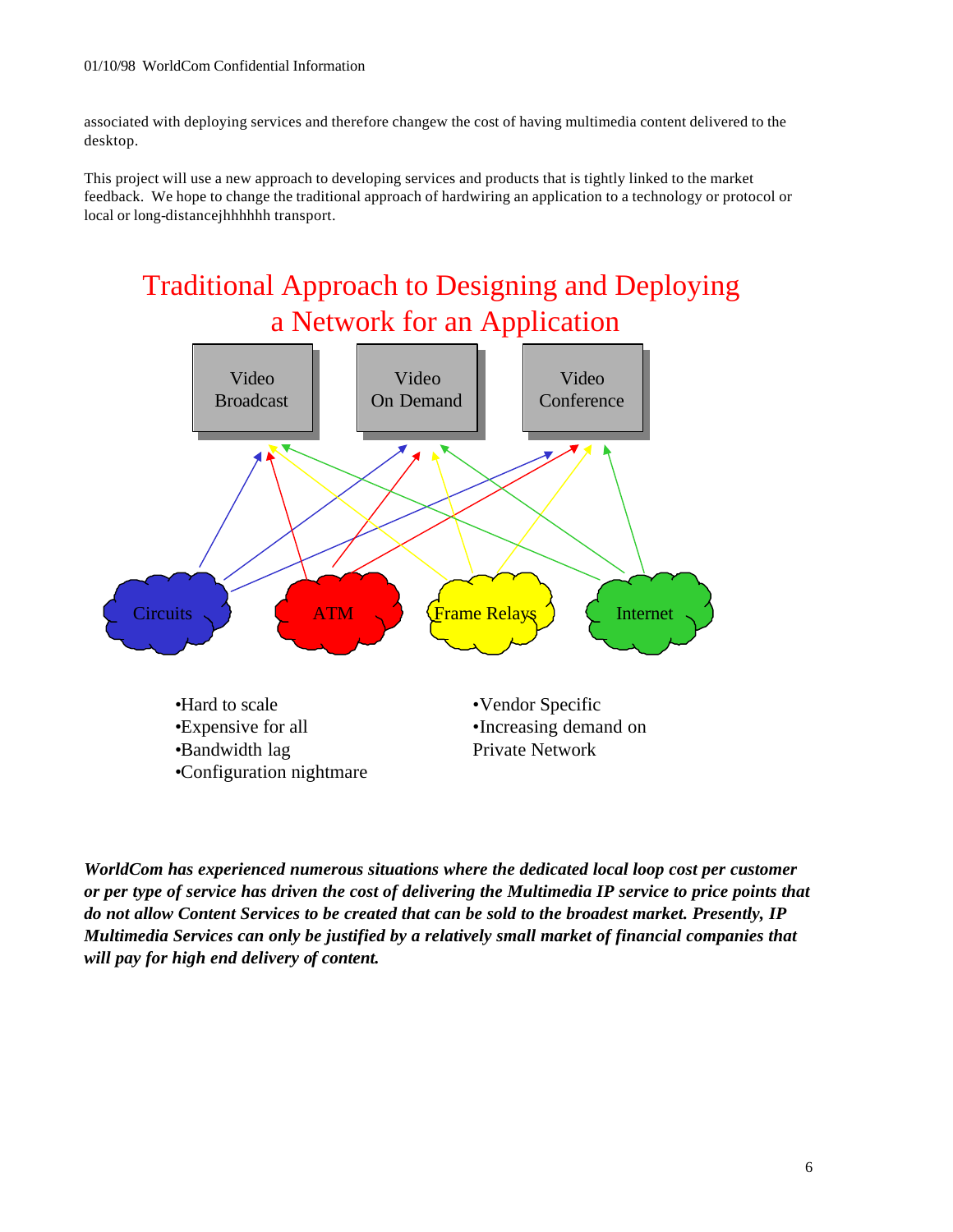

These cost components are bundled in the monthly recurring cost of the service so IXC providers do not typically see these component costs. The LEC or CLEC local service provider sees these aggregation costs but not the IXC component of the service. The end user enterprise and the Content Provider see the total end to end cost that exceeds the value equation for the service in most instances.

*WorldCom can change the economics by working on the IXC component and distributing servers and could reduce the local loop cost by tariff shopping for the lowest cost local loop, creating higher density aggregation using servers and reducing the cost of protocol conversion by eliminating the need to convert to IP in each city to get on the national backbone*. The Application Layer Routing that would reside on the servers in the city could reduce the aggregation and protocol conversion costs in each city by allowing statistical multiplexing from the building to the city Node and from the City Node to the Backbone. This coupled with push/pull capabilities within the city and between cities reduces the load on the network and therefore the cost associated with delivering the services to multiple tenants per building and multiple users per enterprise in multiple buildings in any given city.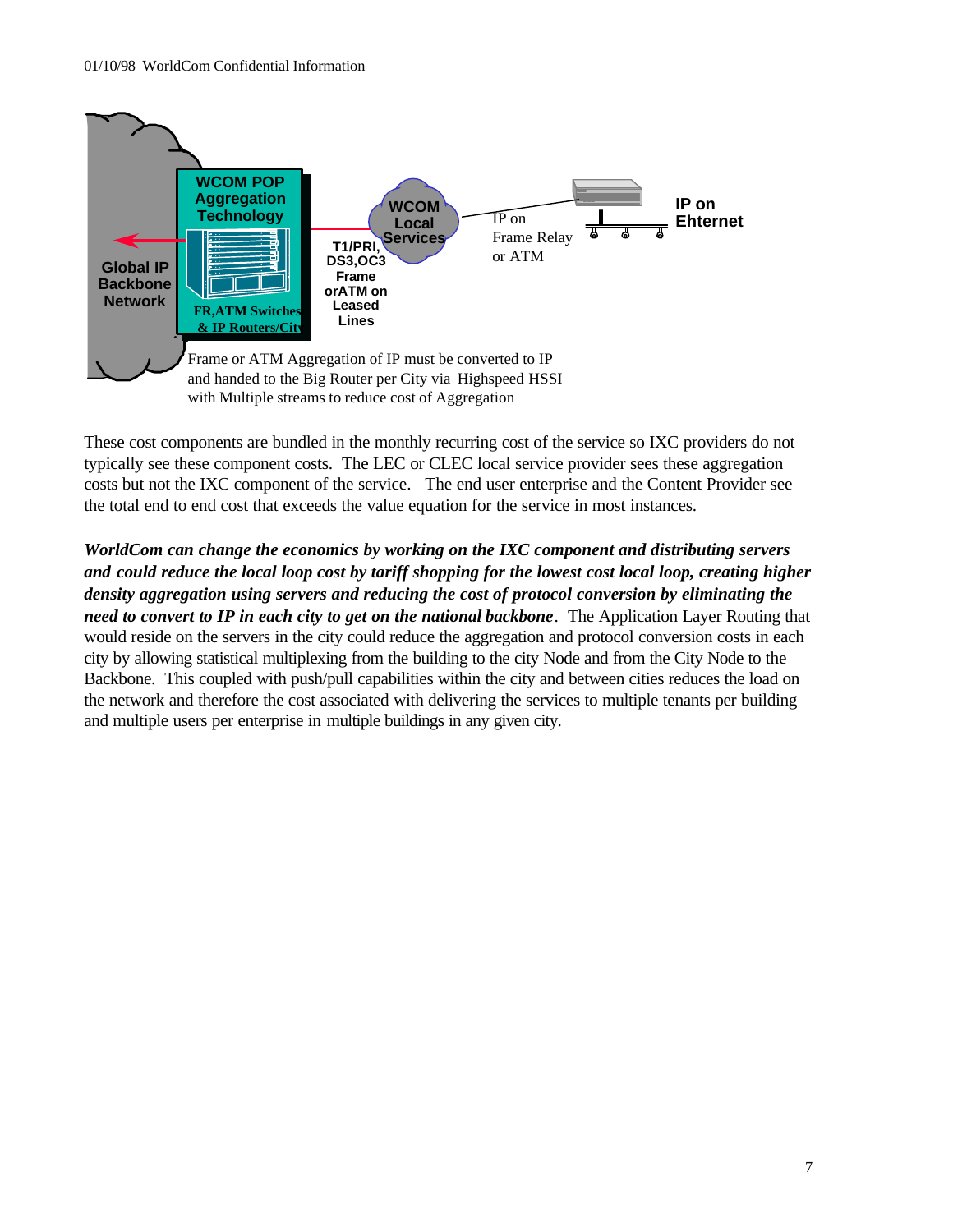

*This project will change the basic economic equation associated with delivering Interactive Multimedia Content and real-time collaboration tools to the desktop by playing to the heterogeneous nature of the Telecommunications Infrastructure rather than trying to force it to be homogenous in the local loop and internationally.* 

The On Net, Off Net issue in the local loop drives the need to tariff shop for the lowest cost local loop at the highest speed ubiquitously so multiple local loops must be used in each city. All must be converted to IP to be put on the Global IP backbone in each city which costs a lot for the local loop edge device and the aggregation ports per city. Also, the protocol conversion per city to put IP over the Global backbone regardless of the underlying physical layer or datalink layer service provided by the LEC or WoldCom local services group.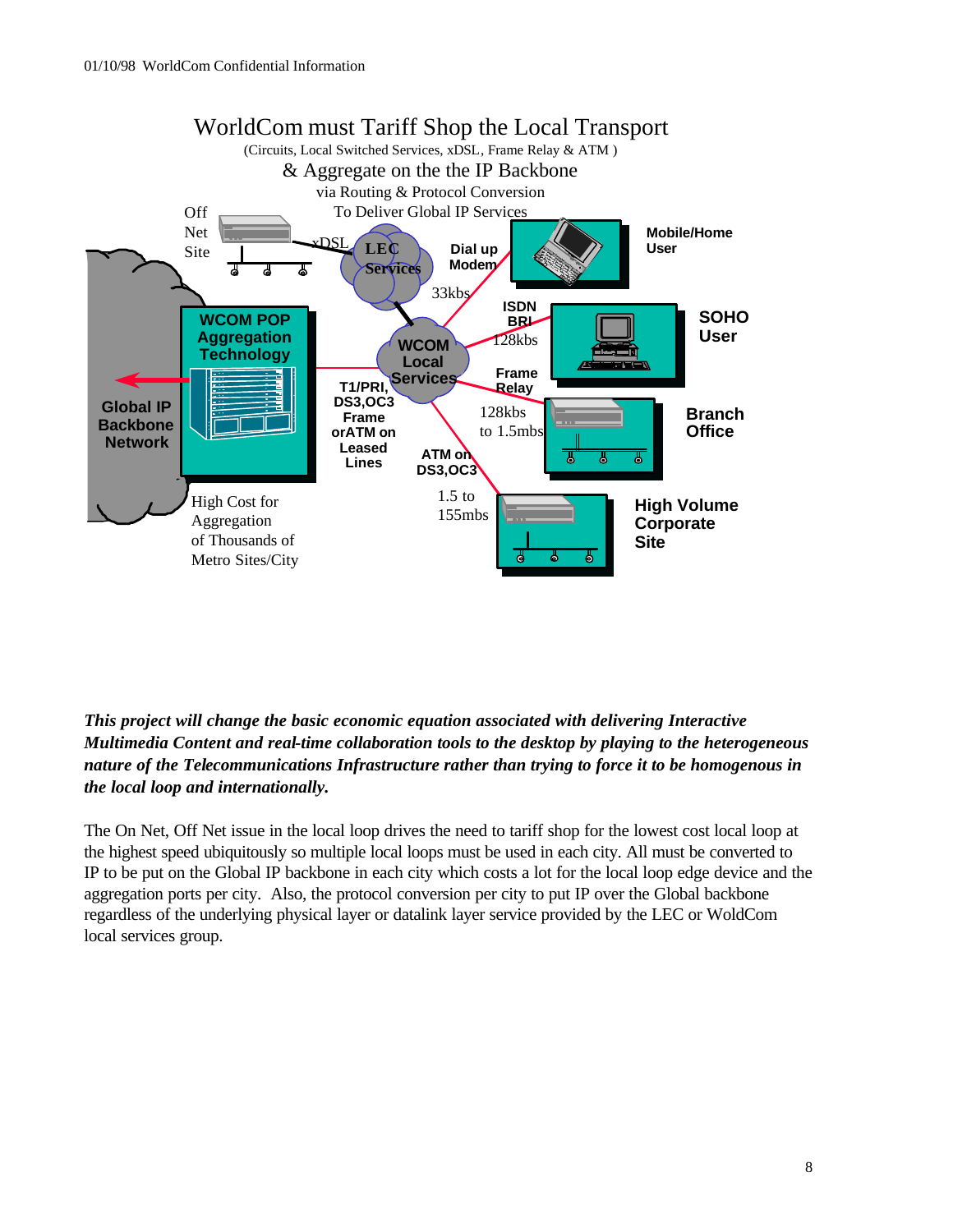Insert Metro Server and you must take application to IP layer in each city and then put it back on the national Backbone Otherwise You can leave it as Frame or ATM till the other end.



The Architecture must be worked out and the costs identified in the working prototype. Once we deploy the prototype, we will be able to identify the problems and the costs associated with deploying MAS services. The costs will include the software and hardware components from the different participants so all participants will be able to plug into the financial model their costs and their sales projections so they can get a sense of the size of the market for their products with this approach.

The projection of the volume of components is the projection for the sales of the individual products so all parties will have the ability to know how big this deal is and how many units could be sold in 1998 to 2003 by the end of this year. The team will be involved in the development of the projections which will make everyone able to influence the magnitude and aggresivness of the plan. The intent is to build a global business plan and roll out a service that as available in a geographic region. The deal will be success based as much as possible which will minimize the risk associated with the plan since the majority of the capital is spent when you get an order which makes it easier for WorldCom to take risk.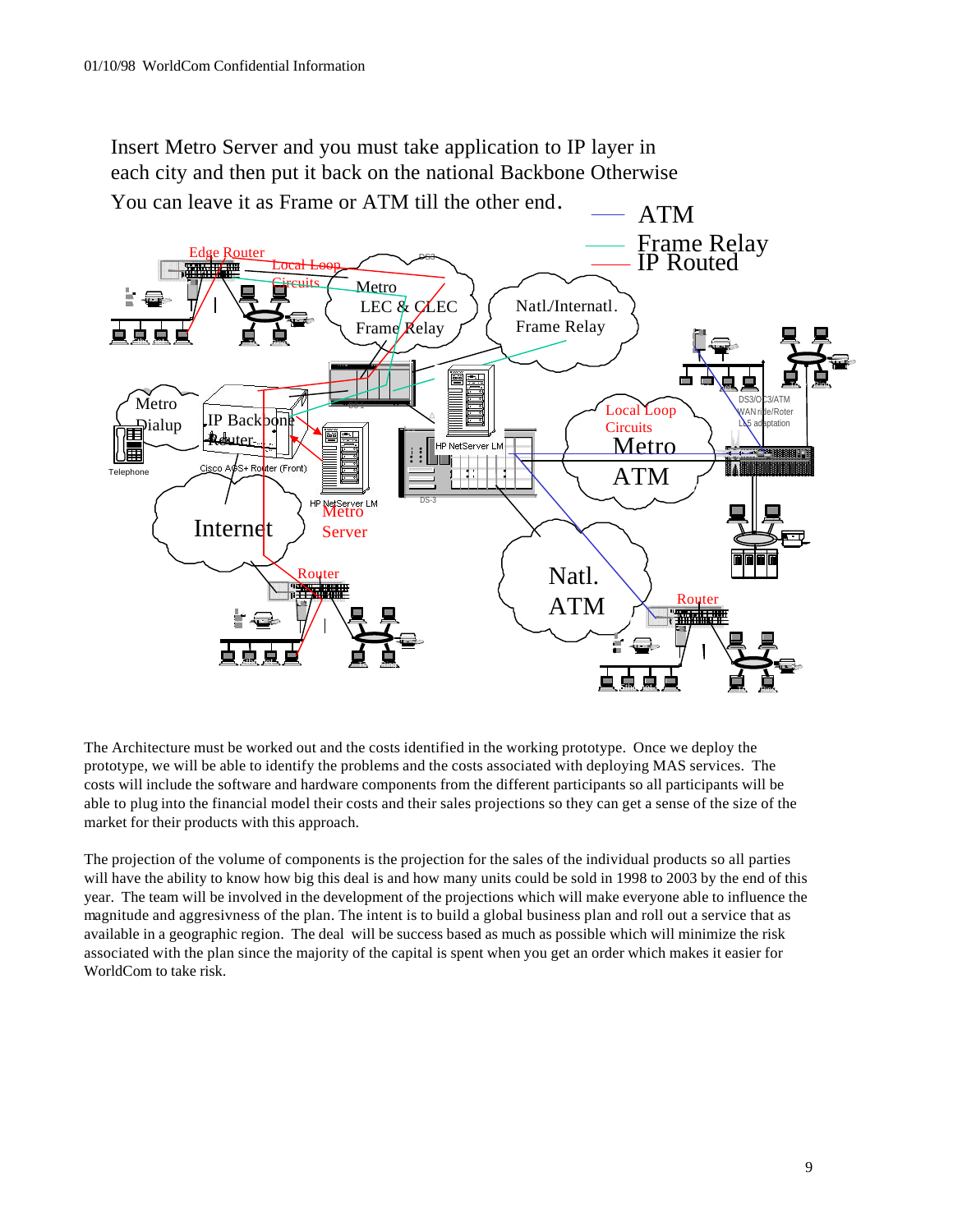### **Distributed Metered Application Servers/Tariff Shopping Local Loop**

Microsoft could assist WorldCom in changing the cost associated with delivering the right quality of service and technology per application. This would require them to allow their applications to interface with the Modulus Interagent software to create an Application Layer Router on a Server which would allow the Server to have multiple NIC cards per server. This Server would "Route the Application" directly to the stack that has the underlying transport (Frame relay/ATM) and eliminate the need to go to the network layer (IP) in each city or building before the application can access the national backbone. This reduces the aggregation cost in each city and allows the local loop to be shopped so the lowest cost highest bandwidth transport is used in any city or any part of a city.



Netmeeting is a peer to peer application that is collaborative and creates load on a private network that most enterprises cannot absorb. Netshow/Vxtreme represent information channels that are a combination of "realtime" and "on demand" content delivered in different flavors of low quality to high quality video. Each Channel represents a different type of revenue stream. There are other applications and approaches that we could deploy but Microsoft represents a huge embedded base so it would be a good one to develop around.

The relationships and partnering arrangements that will be built into the business model and business plan will be the key to making the project successful once the products are rolled out to the field. The basic assumption is that everyone must make money from this endeavor and we are mixing different kinds of traditional revenue streams when we create the partnering relationships in the deal. Telephony revenues for private networks are typically flat rate per month per bandwidth. Only long-distance is usage sensitive but the metric is so much per minute and the bandwidth utilized is a constant per call. We are enabling high burst applications to occur over the network as needed. As much data can go out in a second that would go out in an hour at dial up speeds so time is not necessarily the thing to measure. The service provider must take into account continuous and peak load on the network in relation to throughput and latency. These issues do not exist in the long-distance arena.

This project will utilize the prototype to develop the costs and revenue model to develop the business plan as opposed to the more traditional approach of developing a plan first to get approval for the prototype. This is necessary to rapidly develop these capabilities and get market input directly from the enterprise customers before the product is fully developed. In this way the costs should be more accurate and the revenue projections should reflect prices the market is willing to pay versus some theoretical numbers.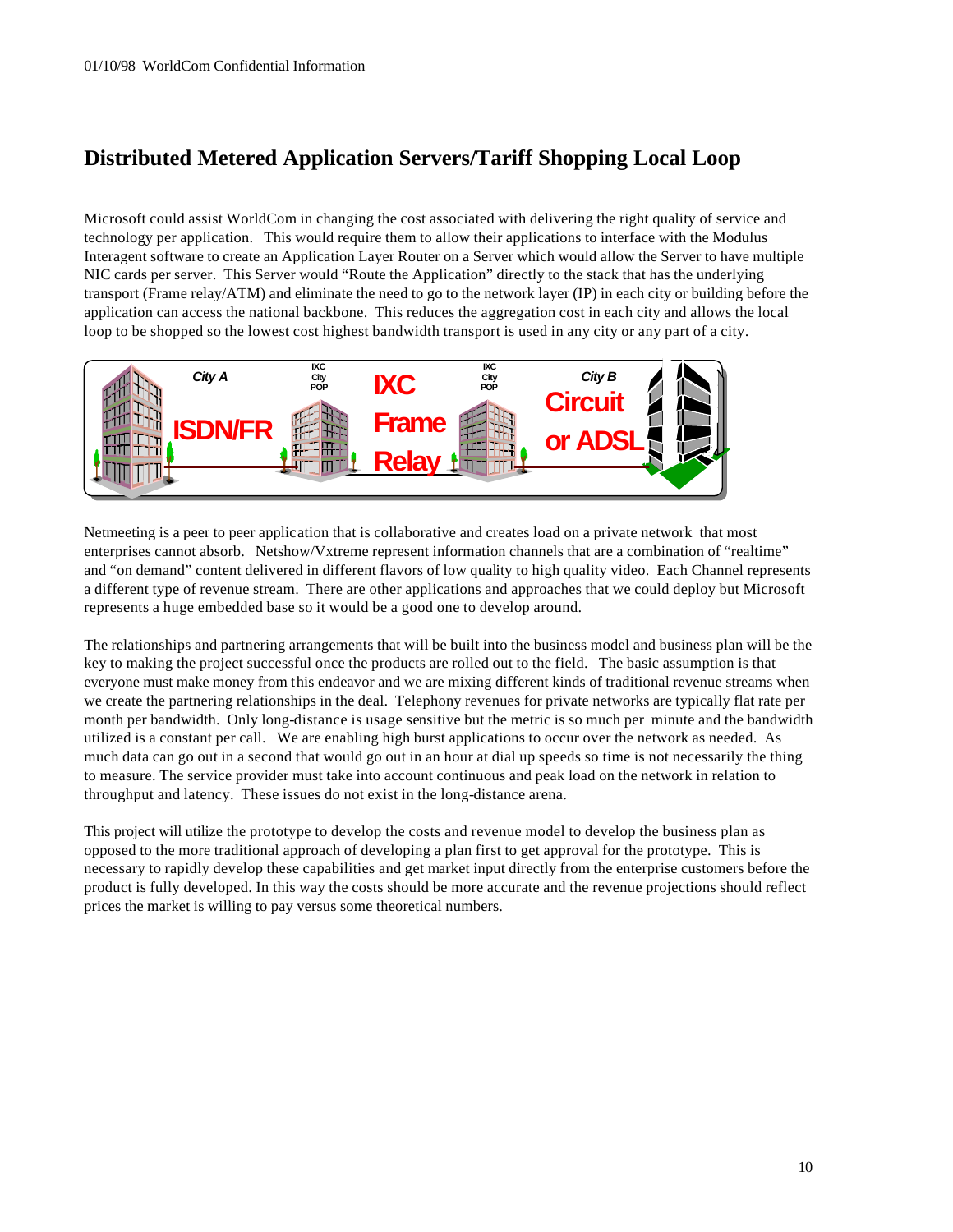

Change the Approach by Jointly Developing the Technical and Market Driven Solution with Vendors to develop a Business Plan that makes sense to the Customer and WCOM and the MAS partners

by developing and deploying solution before all the cost and revenue issues are determined.

*Use the Prototype to get the Customers to Inform the MAS Team of their Value Equation*

Capital

Personnel

Outsource Services

Revenue\*

\*Based on XXX Assumptions

This type of application layer solution requires WorldCom to partner with hardware and software solutions providers to develop and deploy these kinds of solutions on a global basis. The goal is to leverage the Worldcom infrastructure and deliver solutions to users that are economical and functional that make money for Worldcom but take into account the value equation of the end user and empower them to buy and pay for what they feel is worth paying for per application per user.

# *Project Mission*

The intent of this project is proof of concept that Metered Application Layer Services are services that are possible to be deployed and metered by a global service provider. They assume the service provider would be utilizing a distributed server approach to keep the content and application as close to the user as possible. Our experience indicates that this distributed approach is the "secret" to delivering a fast response time to the screen so the users experience is functionally acceptable for multimedia applications at the desktop at a reasonable cost.

The immediate mission of this project is to demonstrate rather widely that geographically distributed applications could be layered on a low, medium and high performance networks. Specifically, MS NetMeeting is capable of transporting audio and video traffic via these different transport technologies with the next component being the delivery of training materials via NetShow in a low, medium and high quality manner. Each service would be delivered via the different transport technologies with each transport approach having a different quality of service and would therefore have a different rate per service.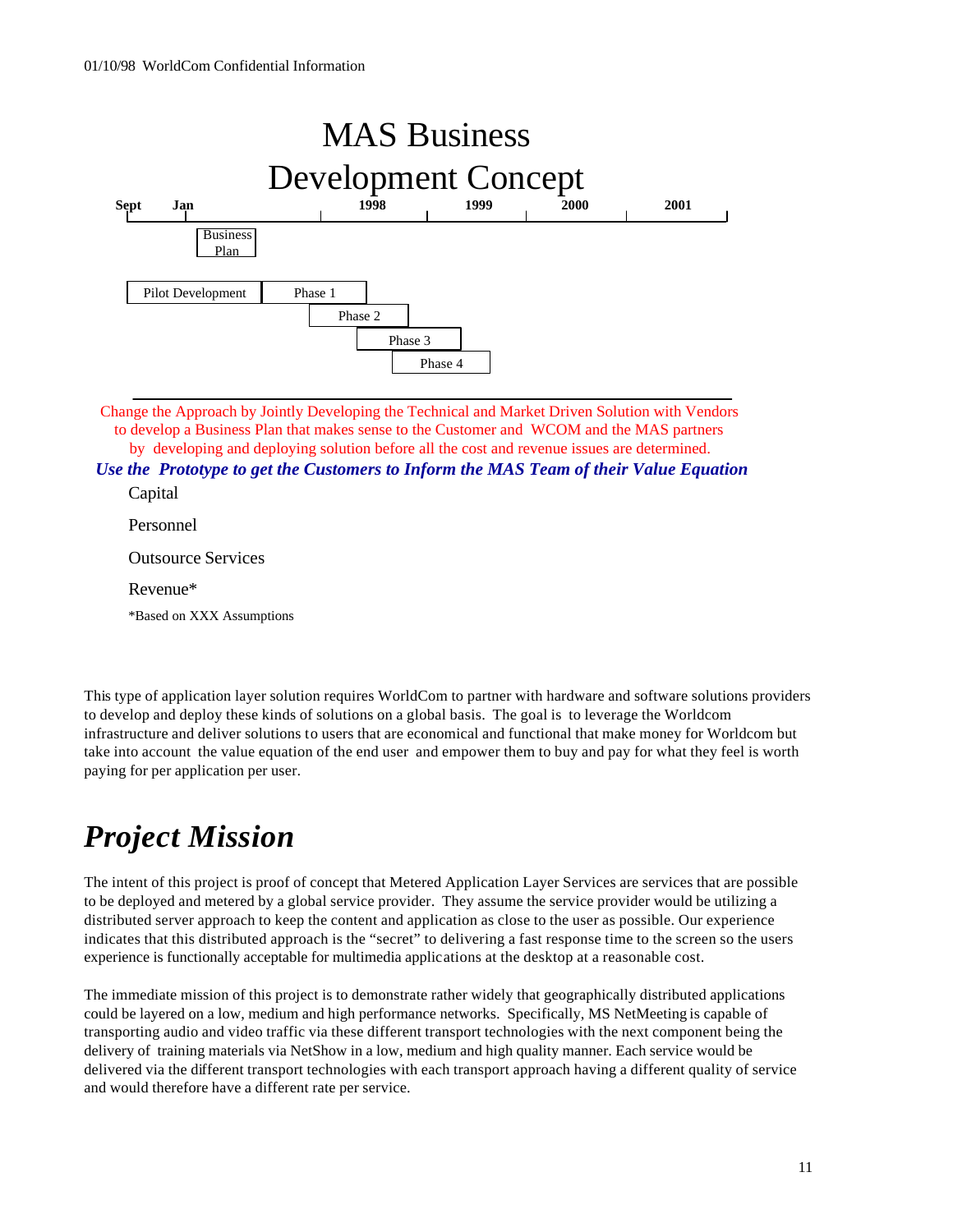There are strong indications that the enterprise customers would be interested in purchasing a service that delivered the application functionality in lieu of building these applications on their own corporate backbones because of the challenges associated with creating the load associated with multimedia applications on a corporate network.



The other objective would be to prove the capabilities of the software and network transport required to provide video and multimedia content to the enterprise desktop. The market is skeptical of the real world viability of such services since they have been promised for so long by the communications and computer industry but have never proved to be viable at a reasonable cost.

## **Participant Objectives/Contributions**

Each participant in the deployment of this prototype has a business objective that must be considered to make the investment in time, resources, and products or services able to be justified to their respective management. These objectives should be listed to make certain that all participants achieve their business goals by participating in this project.

All participants will bring marketing and PR resources to bear for major announcements and marketing programs. We will involve them once the prototype is implemented and we jointly agree to the story we want to emphasize to the public.

# **WorldCom**

WorldCom is interested in growing revenues and increasing margins but must compete in a market where the customer has a need for more than just switched long distance and private line services. The goal is to create the next generation of services that would enable enterprise customers to migrate to real-time collaboration at the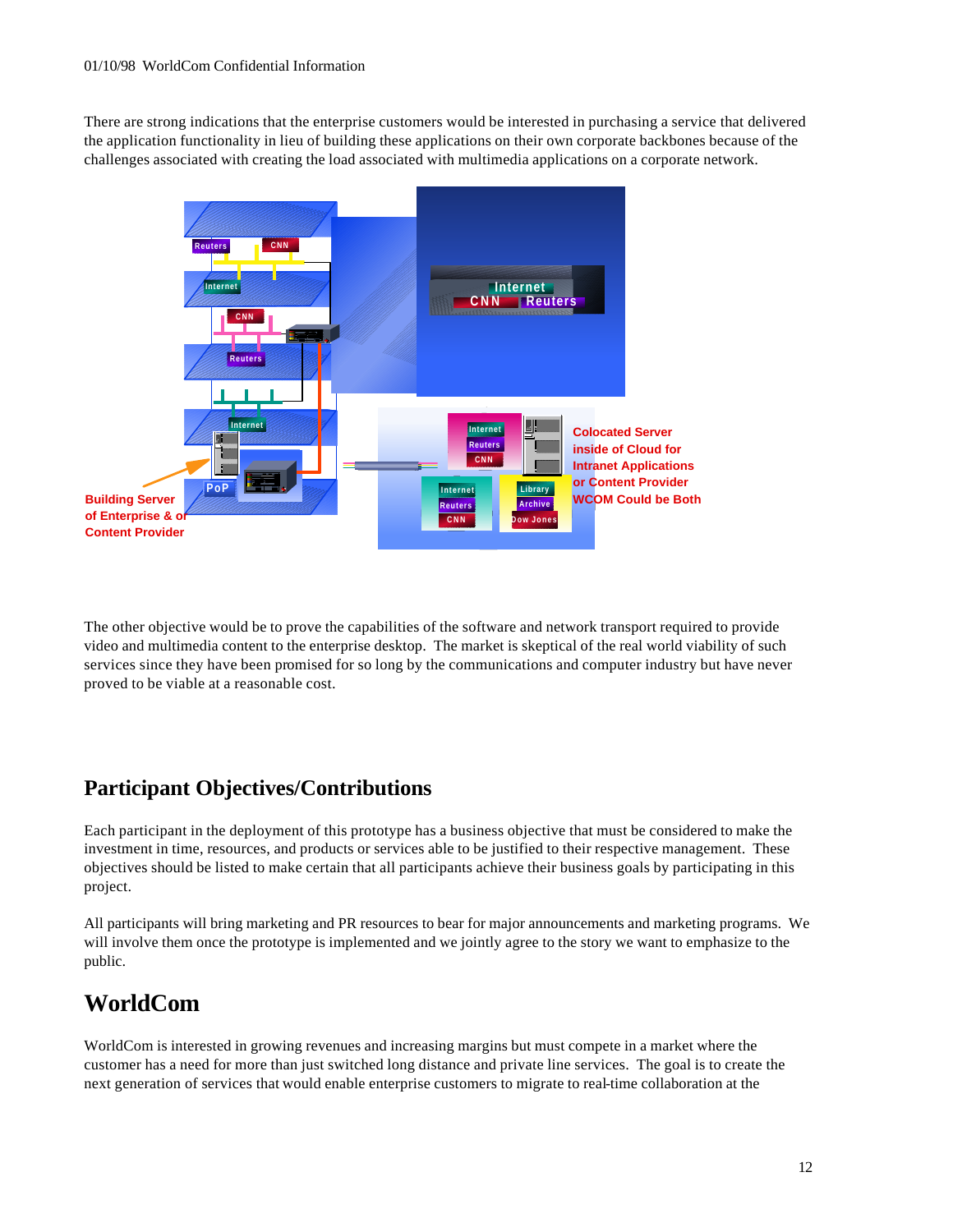desktop and implement workflow process solutions that make their enterprise more productive by utilizing the tools that are now available at the desktop at a reasonable cost.

WorldCom would offer these applications services at different costs depending on the transport technology, the quality of service, the security issues or frequency of use and meter the application in relation to the delivery technology so there would be need for application layer routing to specific transport solutions per application each with their own metering approach.

This allows the customer to place their own value on the specific application and the cost associated with delivering the application via a specific transport technology with perceived or real quality of service and security capabilities.

The concept of delivering each application in a closed user group or virtual private network way to each user so each user only gets the information they requested when they requested it at the price they place value on that content is called "Smartcasting" and is an integral component of the value equation in delivering application layer services.

These services would eliminate the need for the enterprise to continue the never-ending path of replacing technology and upgrading the WAN to facilitate doing business in a distributed manner. WorldCom would grow revenues and increase margins by capturing more market share when enabling the new applications and by eroding the revenues of other carriers for existing network requirements. Ultimately, WorldCom becomes a strategic player with the enterprise not just a commodity long distance vendor.

Enterprise customers wish to build higher speed global backbones for more internal networking and collaboration requirements. The cost of building DS3 backbones to carry all the applications envisioned is too high to be justified in most business case analysis. Therefore, many new applications that could be deployed to the desktop are held back because of network bottlenecks. WorldCom wishes to penetrate the small medium and large enterprise customer base and sell all telecommunications services to as many of these customers as possible. Solving the business problems of these customers is the key to winning over the largest market segment and selling all the services available from WorldCom.

The ability to deploy multithreaded multitasking applications to the desktop is finally possible at a reasonable cost. This eliminates the desktop from being the bottleneck it has been in the past for delivering low cost multitasking solutions to the desktop with the introduction of Windows 95 and Windows NT running on Intel chips in PC's.

WorldCom would be the ultimate user of all participants' technologies in the prototype since they would be creating services using all these technologies. WorldCom would be contributing physical space, power and security in the cities chosen for the prototype, personnel to implement the project, different transport backbones (IP, Frame Relay, ATM, Circuits) between the cities including local loops, xDSL technology, network management capabilities and project management expertise.

The project would involve different groups within WorldCom each contributing manpower and expertise to accomplish the scope of the project.

*Gridnet* will be the Project Manager for the deployment of the Prototype and provide the application layer expertise to implement the Netshow/Netmeeting applications on distributed servers, the data base functionality, the metering application and the network/systems management functionality. The rules that would be defined for application layer routing in conjunction with the metering of each application over the different transport technologies will be a major issue that Gridnet will deal with in implementation. Gridnet has already implemented the suite of Microsoft Internet Server Solutions that would be the backbone of this prototype. They will provide the space and people needed to operate the project from Atlanta.

*Curt Gray's group* will provide the physical space and manpower to manage the hardware and software under the guidance of Gridnet in San Jose, Tulsa and D.C. They will also arrange for the local loop and wide area backbone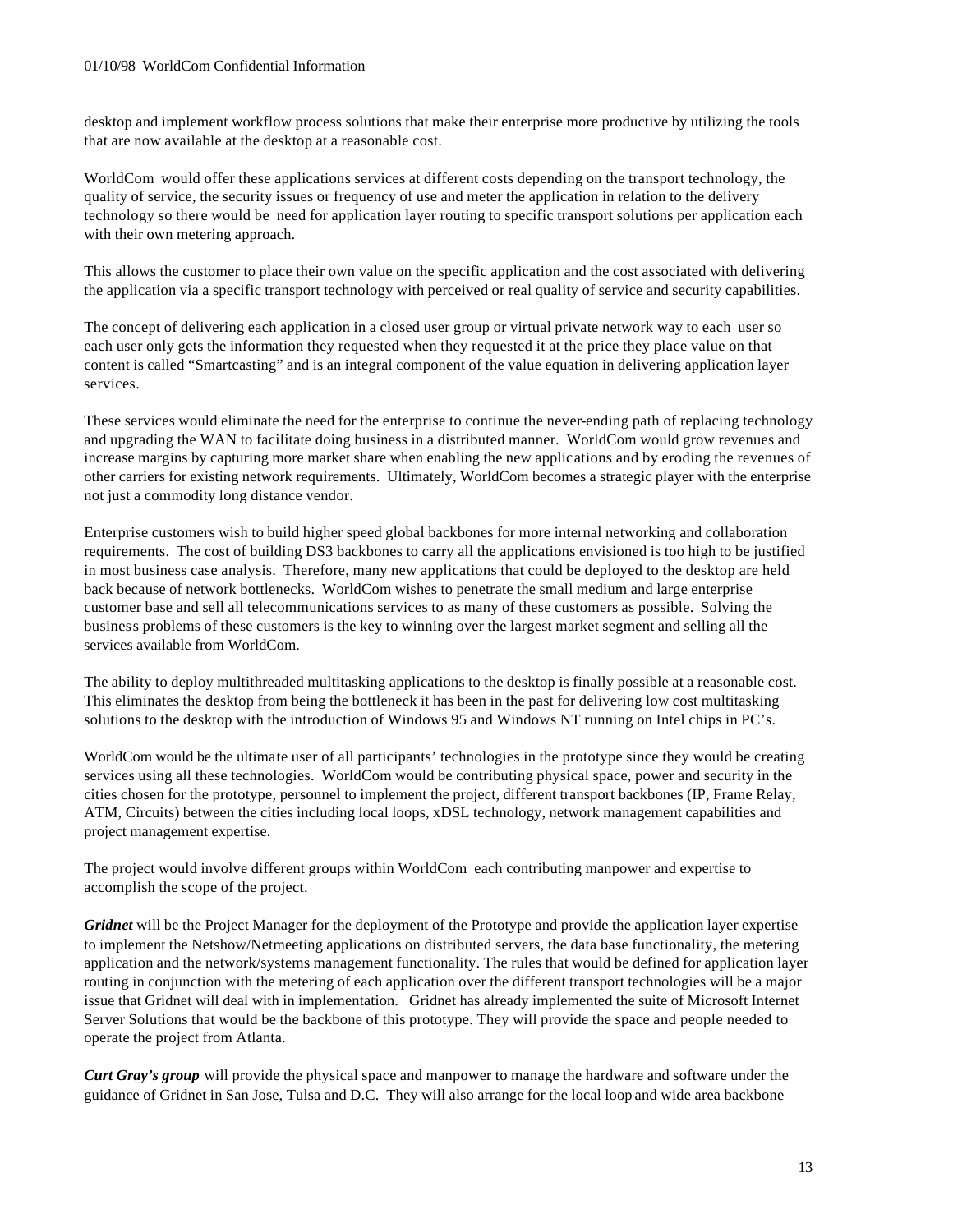#### 01/10/98 WorldCom Confidential Information

connectivity to allow the prototype to function as a stand alone closed user group implementation independent of other WorldCom networks. Once the prototype is operational the design centers in San Jose and D.C. will be the main "show and tell" sites that all participants will be able to utilize for press coverage as well as bringing potential customers in to see the metered applications working. Expansion to other sites is planned once the prototype is deployed and all detail associated with deployment of new sites are quantified.

*The National Accounts Technical Services Group* under Scott Yeager will be involved as needed by Gridnet or Curt Gray's group to help implement the prototype. The main function of the Network Communications Consultants (NCC's) will be to function as the users of Netshow and Netmeeting. They will help us determine the viability of the service from the view of a user that needs to impart knowledge to other members in the enterprise via network from the desktop without getting on airplanes or driving across town or getting on elevators to go to different floors. They can determine the relative benefit of the different transport approaches per application and help us determine the rate structure based on the increased quality of service and security of each application per each transport solution.

Once the prototype is functional, the customer base managed by the National Accounts Organization who's presales support comes from the NCC's will be asked to view the applications and give input on the relative value of the different services. The initial target group will be the major financial institutions out of N.Y. that are very interested in deploying real-time collaboration tools and multicast video applications for the distribution of multimedia content to the desktop.

 The concept of "Smartcasting" originated with feedback from these large sophisticated users and some multimedia content providers who sell IP services into these enterprise customers. They will not allow multiple channels of content to be delivered to the desktop from the intranet or via the internet until an intellegent approach to "push/pull" issues is deployed per user per content stream and each content stream may have different quality of service and security requirements.

## Microsoft

Microsoft has been extremely successful on the desktop but would like to penetrate the carrier market from the perspective of having services deployed by a communications services provider using NT and the Backoffice Suite with the Internet Suite of applications , as opposed to the traditional host mainframe or UNIX platforms that would typically be deployed by the carrier IS departments.

Microsoft would provide the suite of software they deem appropriate including Exporer 4.0, Netmeeting, Netshow, NT, SQL and any Internet oriented software deemed necessary for the project. They will also commit to work with Compaq, Netcentric and Modulus Technologies ( if required) to integrate the browser, Netshow/ Netmeeting client and server software for the application layer routing, "Smartcasting" and the metering functionality required to develop such services. They will also contribute personnel that will be dedicated to this project to make it happen in the designated time frame.

## Apogee

Apogee would like to demonstrate to the market that they have a global carrier using their software to provide the metering/tariffing/billing function for delivering the applications layer services of the future.

Apogee will provide their metering software in conjunction with Compaq servers to allow the prototype to include the metering function per application and transport protocol. This will facilitate the ability to meter differently for the same application delivered over each transport or perceived quality of service and security approach. They were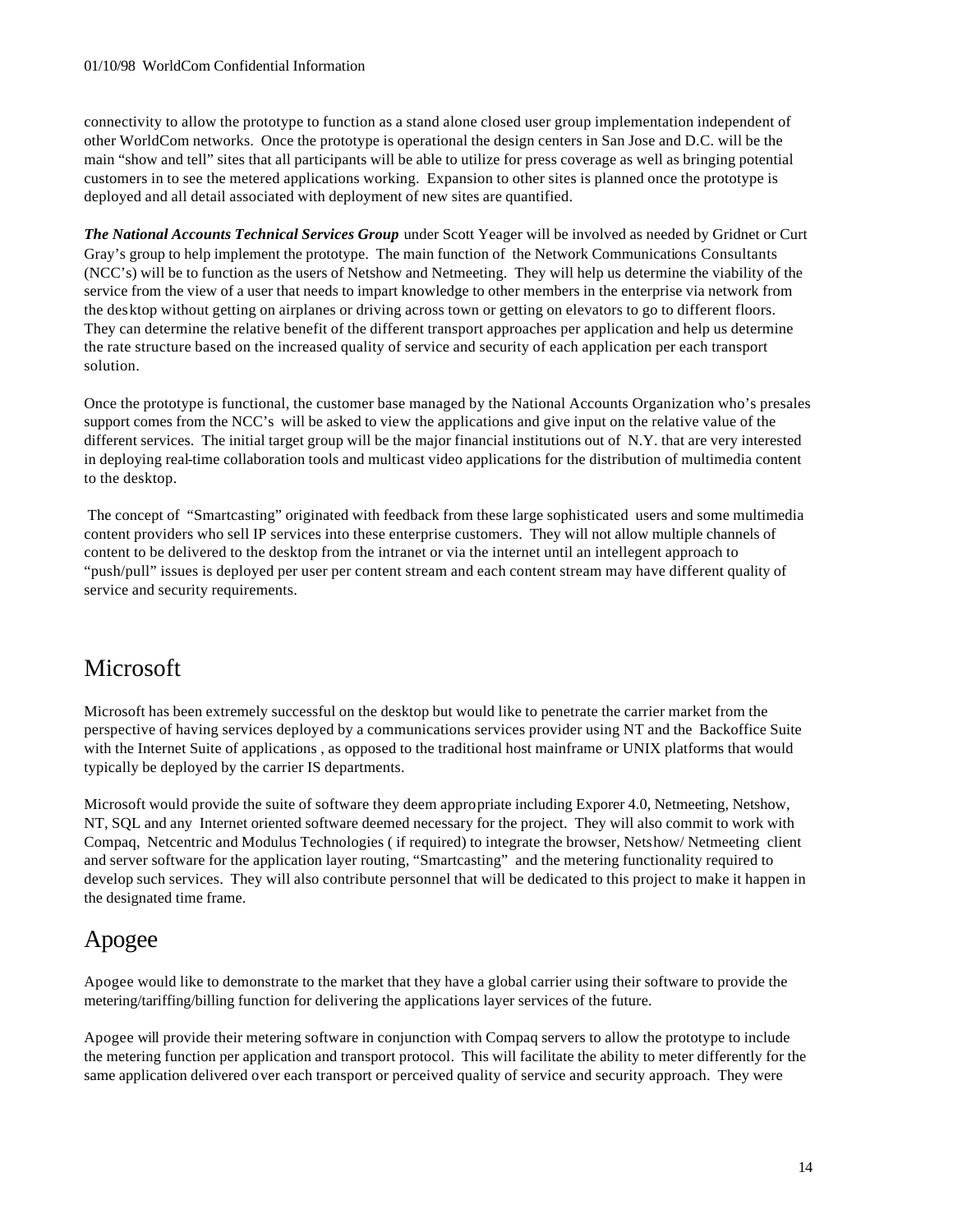already focused on the approach for metering and billing all the way to the desktop per application for the enterprise to distribute costs and push the cost back to the end user so this fits that paradigm nicely.

The metering capability utilized in the prototype will enable WorldCom to capture realistic cost information to develop the rate structure for the services that is dependent on all costs. This would include the cost of deploying metering software and the database associated with tracking utilization of each type of service and transaction. Netcentric will also commit to looking at the Interagent approach to determine how to meter the application layer routing functionality that is independent of transport, client browser, computing platform and integrating this to work with the Micorsoft Netshow and Netmeeting software as the first two metered applications.

# Compaq

Compaq would like to penetrate deeper into the carrier market by demonstrating the viability of multiprocessor services using the WINTEL platform versus UNIX in conjunction with NT and SQL Databases to deliver carrier strength functionality for the telephony applications of the future.

Compaq will deliver their servers for the cities designated and assist in configuration and installation as needed.

## Modulus Technologies

Modulus is interested in having their InterAgent software utilized in as many applications as possible so that the industry has an open way of enabling applications to communicate independent of network transport, network protocol, or computing platform.

Modulus already has a number of partnerships with other software companies and would be interested in pursuing alliances with Microsoft, Netcentric, and Compaq.

Modulus would deliver the InterAgent technology to Microsoft, Netcentric, and Compaq to plug into their client and server software. The InterAgent software would provide a middleware layer to facilitate the application-layer routing and the 'smartcasting' functionality across the multiple transport solutions provided by WorldCom. The InterAgent software will also provide a 'glue' layer so that interfaces and drivers to the various software components required by the project can be plugged into the system. Load balancing and fault tolerance functionality would also be available through the InterAgent software.

Modulus will work with Microsoft, Apogee and Compaq to confirm that InterAgent provides the best approach to this functionality and will provide whatever details are needed by all the participatants to incorporate the InterAgent software into the overall solution.

Below is the most recent email sent to Microsoft asking them to answer questions if they choose to not interface with Modulus going forward.

---------- From: Yeager, Scott To: Ron Wollum; Bill Anderson; Jay Beavers; Richard Weeks; Tim Dwayne Southard; 'Griebling, John-Internet'; Kent Dallas Subject: Summary of Discussion Date: Friday, January 09, 1998 2:22PM

Thanks for the candid discussion yesterday. We discussed several issues together and I reiterated numerous concepts that have been discussed in the document I have written and in other meetings. Please reread the document to try to understand all the functionality that I need for this project before you come back to me next week.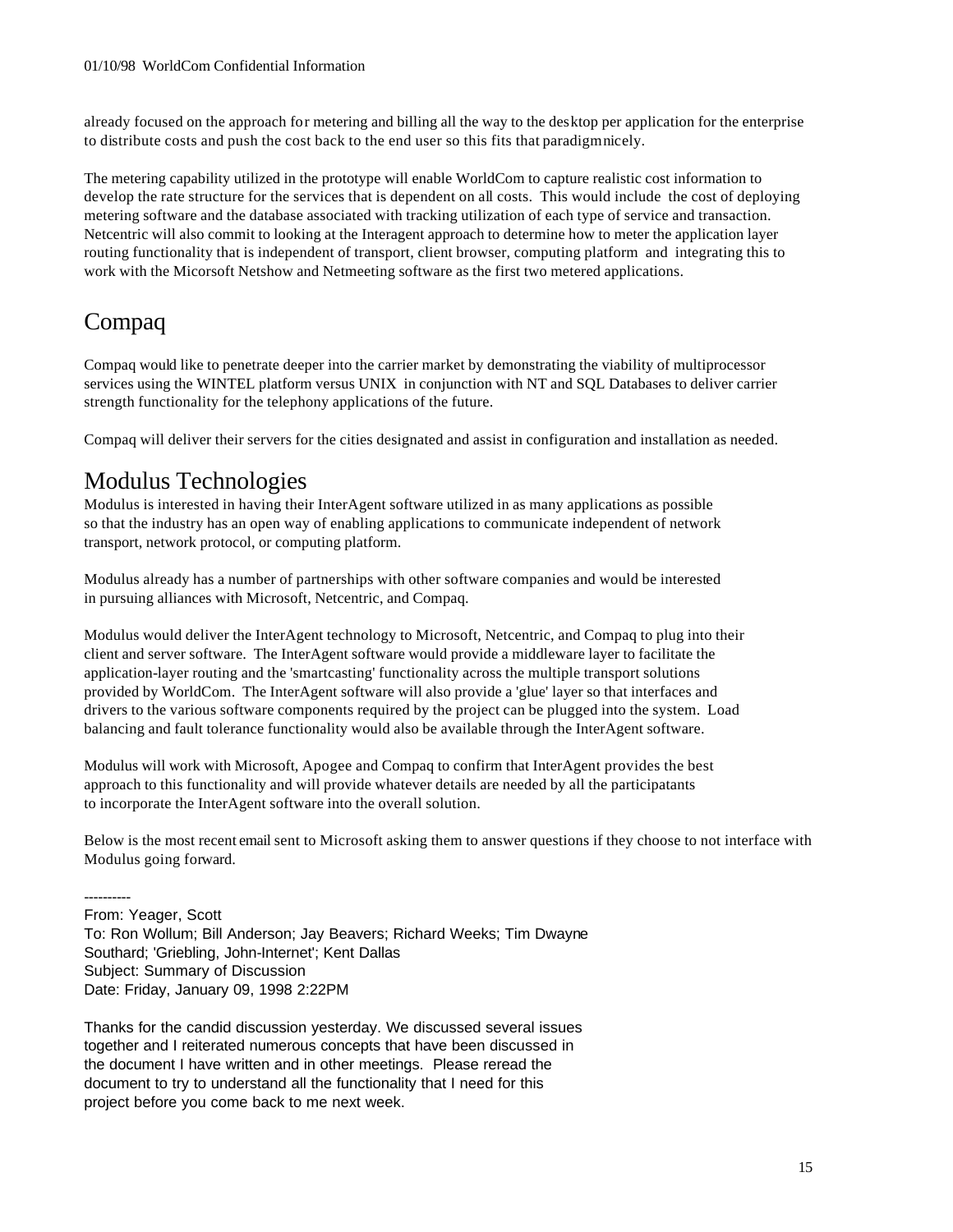I have several requests for you to prepare before the next discussion.

Please prepare a written discussion with illustrations concerning the Windsock II approach. Use the Modulus write up and modify it or create your own version but discuss how Winsock II would be the interface between the Netshow, Netmeeting, and Explorer and Intereagent Router from Modulus. Your comments that you did not see Modulus and being able to handle streaming applications such as voice or video confuses me since the way that we discovered Modulus Intereagent was from a financial trading customer using Modulus to deliver mulitmedia streaming content to the desktop over IP. It was in full production for that intranet back in 1993. One of the perceived benefits of the Interagent approach is this flexibility to handle bursty messaging and streaming via the same communications bus.

Please also discuss how we would use Winsock II to go out over the backbone native ATM for high speed video application using Netshow and Netmeeting and the IE Explorer. I need this independent of interfacing with Intereagent since we have envisioned an higher speed higher, Quality video to the desktop product offering for the enterprise or Content providers all along.

 We have to be able to select more than IP protocol to accomplish a High Quality video service offering and we know this will involve native ATM to the desktop. If this is not done via Interagent then the choice needs to exist to go out native ATM and that is the functionality promised in Winsock II to my understanding. So, it seems that you must committ to recompiling Netshow, Netmeeting and IE Explorer to Winsock II to allow me to go out native ATM. So why not just make another option to use Interagent?

 We have chosen Interagent Router from Modulus to allow us to create the Smartcasting functionality. This architecture has been agreed upon by everyone and has always included the concept of Intereagent interfacing with the Metering/Billing and Management Applications. During the discussion you implied that you may have a solution that displaces the need for the Interagent Router Software. If you choose to take this approach please be prepared to explain how your software will provide the following functionality.

1.Dynamic multi-path routing of information- This is needed to allow us to create Multicast functionality on top of traditional IP backbone not set for IP mulitcasting and could allow cusotmer to deliver multicast streams inside of IPX LANS that do not have IP deployed yet. This would be very imortant for delivering multiple streams of content to mulitiple enterprises regardless of the underlying network infrastructure. This is also how different message will be sent to the metering/ billing applications and the network management applications. This included the concept of messaging to the customer desktop network management system as well as the WorldCom management systems.

\* 2. Event-driven push/pull functionality - This is how the content providers will customize thier products to deliver their chosen content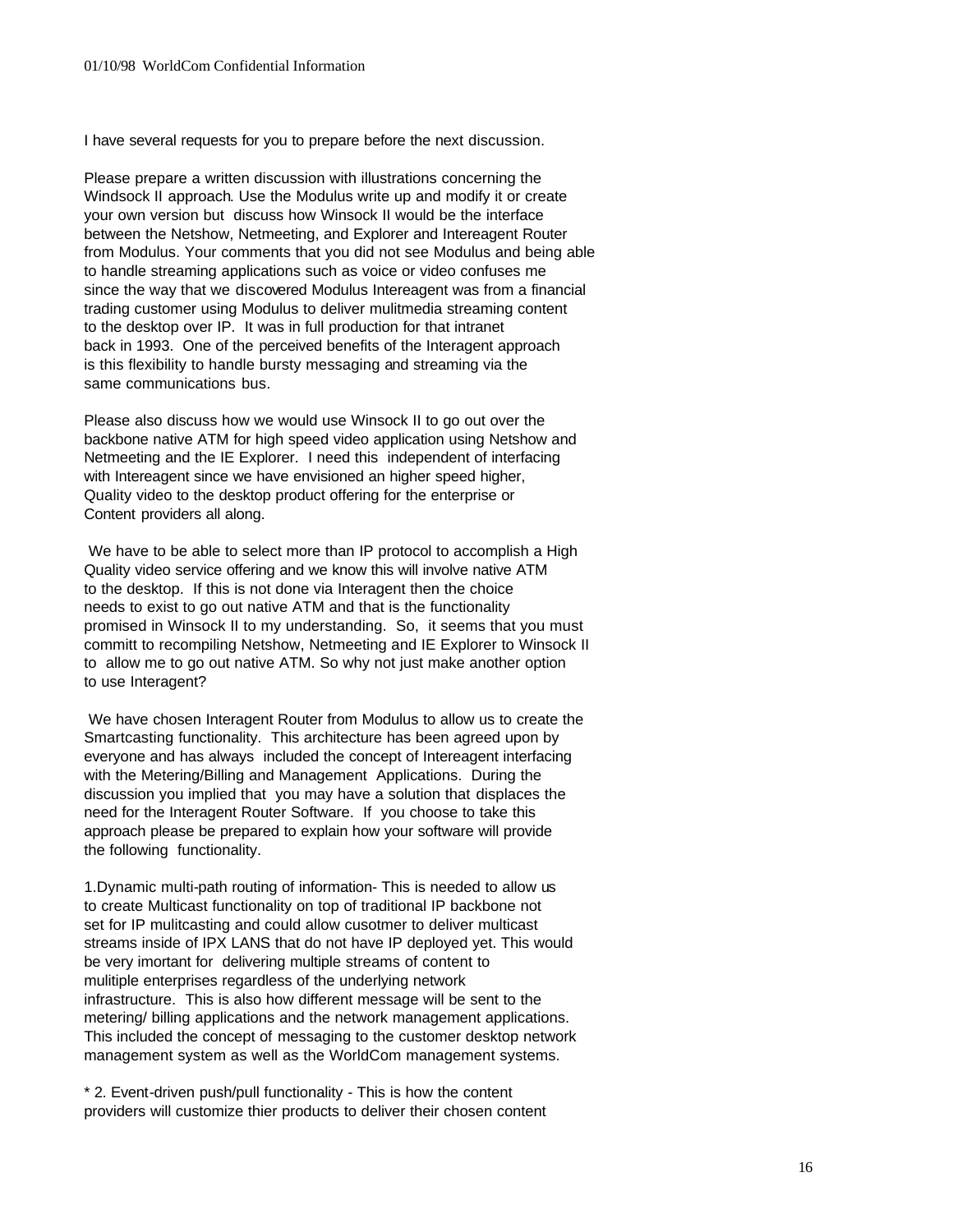or an intranet could offer just in time info. to the enterprise users.

\* 3,Support of multiple network protocols (TCP/IP, UDP, IP multicasting, IPX, QoS/RSVP, ATM and Frame Relay)- This is needed to take advantage of the multiple local loops that will be available and tariff shop the local as well as route traffic multiple backbones between cities. This also has implications in the connectivity from the desktop LAN to the WorldCom demarc in the building. That one reason we need to interface at the client level since LAN component cannot be ingorned in defining the QoS for any given content stream from a content source.

\*4. Support of multiple platforms

\* 5.Support for dynamic scalability and reconfiguration- over time there will be thousands of servers deployed worldwide and the cloud will constantly move closer to the user including distributed servers within buildings for multiple services shared over the same local loop to the building.

\* 5.Extensible, customizable, and easy to interface to other software-We are using MSIS, SQL, Avesta. hTemplate and Apogee and Unicenter as component to deliver the overall solution today . There will be additional software components that will be added in the future. All these components will be obtaining messages pertinant to their function from the Internagent Router Software since mulitple messages must be sent to mulitple applicaitons concerning any one event. This WorldCom message bus concept is intergral to the MAS project.

\*6. Server load balancing and fault tolerance

\* 7.Application fault detection and diagnosis to client node level

\* 8.Distributed architecture to support local message replication and caching

9. The abilitiy to use the WorldCom message bus for streaming applicitons such as Video or Voice.

This should help you to prepare for our call and discussion next week. I am looking forward to our discussion.

## Avesta Technologies

Avesta has one immediate roll to be the front end to the Modulus MSMQ application developed for Microsoft to demonstrate Smartcasting in a financial environment. They have the potential to be a source for developers for the MAS project and could be involved in the integration with Unicenter for the network management component as well.

Other players may become involved such as Template Software which represents a solution for the order entry, provisioning, customer services issues in the future.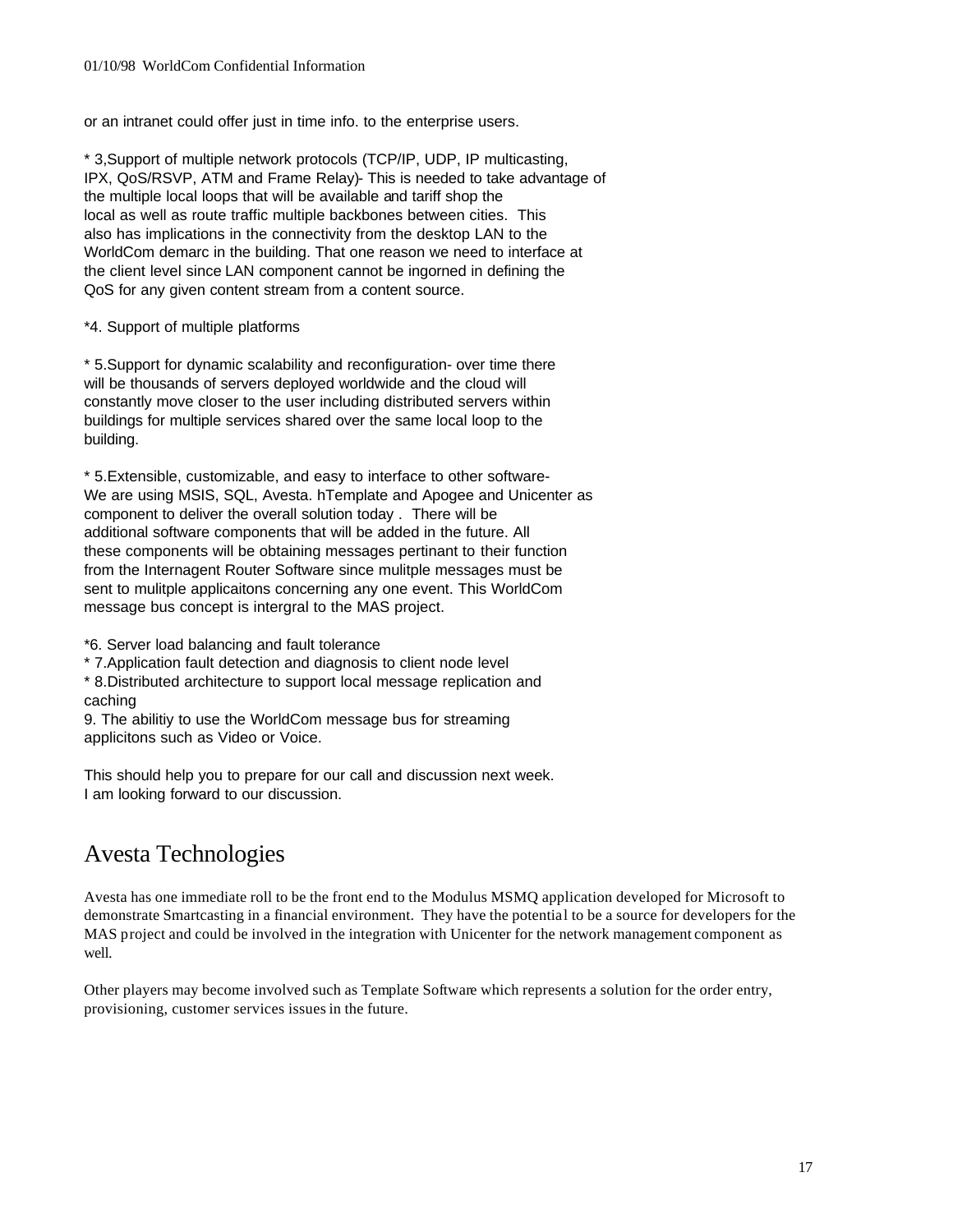## Strawman Design/Geographic Layout

The initial Phase 1 project will only use TCP/IP over Frame Relay and T1 local loops to get the prototype up and running and allow the application to work over the wide area.



#### *Geographic Locations initial phase:*

 San Jose WorldCom Lab, WorldCom Tulsa Lab, Atlanta Gridnet main Site, D.C. WorldCom Lab, Microsoft Campus Redmond, Wash*.*

#### *Local Loop Options per City:*

San Jose and D.C. sites use WorldCom fiber on net T1 or T3, Tulsa and Gridnet Site in Atlanta attempt to use xDSL technology in local loop at minimum of T1 speeds, Build Fiber to Microsoft later order T1 initially.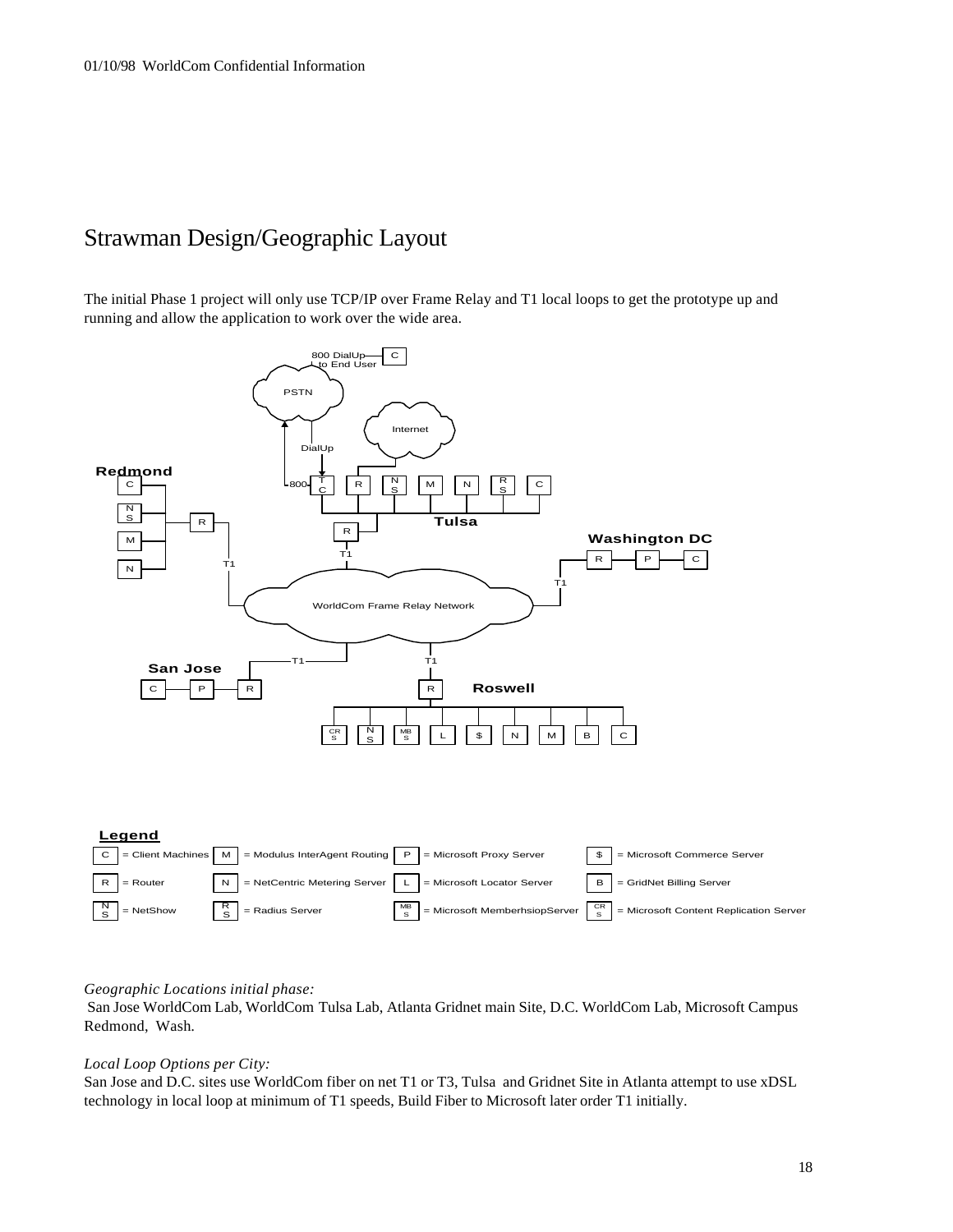*Backbone Options between cities:* 

Frame Relay for Phase 1, ATM from WorldCom, Routed IP via the Gridnet Network Options: Dedicated Circuits and via an Internet Service Provider (UUNET)?

*Hardware Requirments:*

Define for Microsoft Server Software including SQL database softwaref Netcentric Server Software includes linkage to the SQL database servers



#### *Space Requirments*: Per Server, total per location.

#### *Manpower/Technical Expertise:*

Per Location, per application (Netmeeting, Netshow Application Software & Netcentric Metering Software including Database requirements.

#### *xDSL Technology to Tulsa & Gridnet:*

WorldCom will need to deploy xDSL technology if possible to the two off net sites in Tulsa and Atlanta.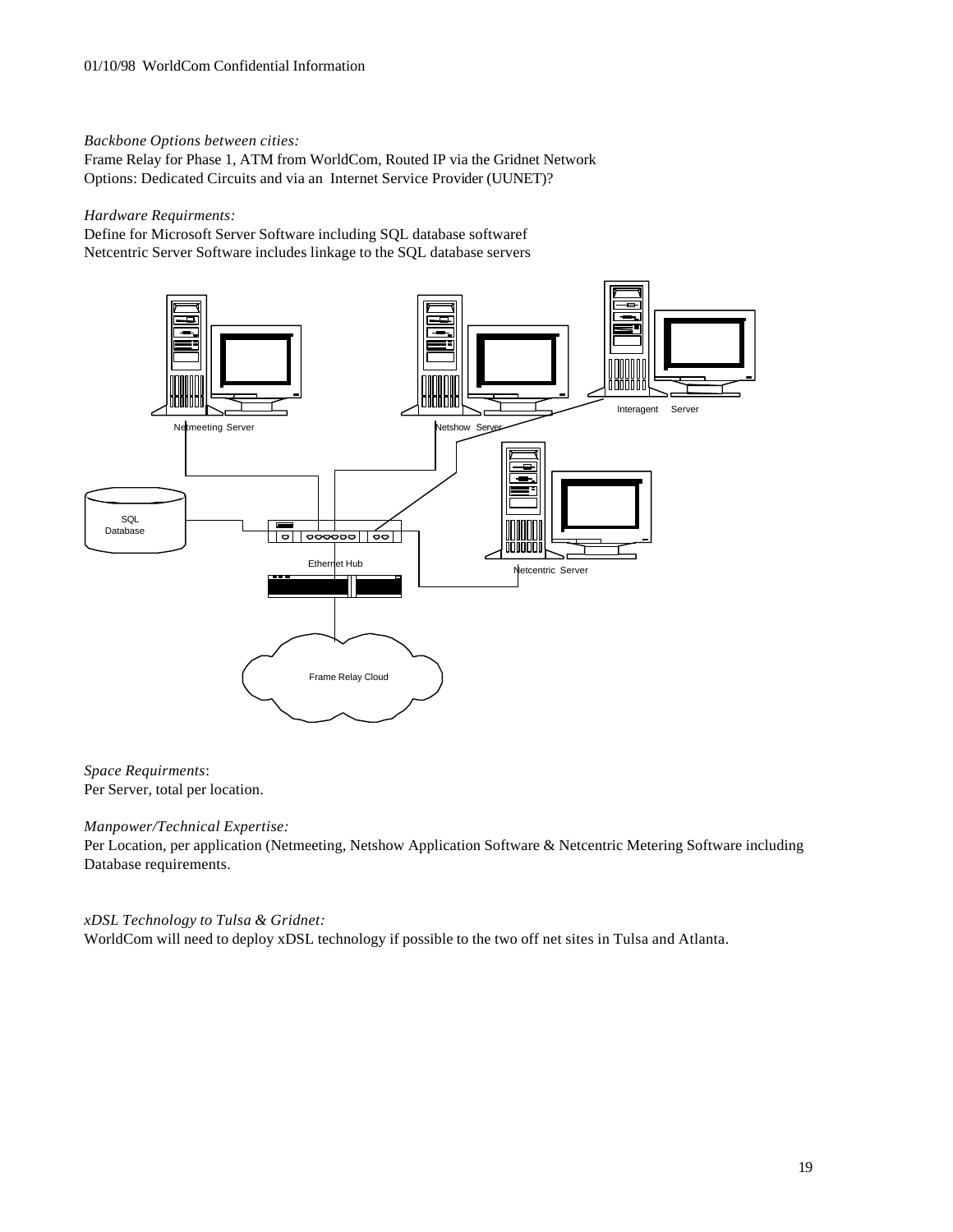Meeting Notes: Sept 8<sup>th</sup> 1997

#### *First Product (Phase I)*

- Focused on 56kps, throttled by 56kps limitation of local loop.
- Flat rate for NetMeeting, NetShow backbone. *NetMeeting – can be a MAS application, but current issue when it's a client to client connection, there's no way to determine if someone has manipulated the client connection to avoid metering. Will/should future NetMeeting application have enhanced security and protocol support to help identify "qualified" users.*
- Get the customer hooked to using multimedia content.
- Choose content that is not mission critical so consequence of interruptions is not serious. Possible Harvard University training scenario, Bloomberg, MSNBC, CNN (see Michele Davis).
- Build the pilot first which in turn drives the creation of the business plan. Use the pilot to help identify value of service and intricacies. Incremental costs are incurred as market and revenue base expands.
- Work on the mindset of the mainstream "IP" with Metered Application Services. The encoding/decoding of IP drives up cost. Project undertone to remove the dependencies on IP and need for encoding/decoding hardware at distribution points.
- Project is Enterprise focused, i.e. from the content provider to the Enterprise.
- Operability should be transparent whether the server is located at the customer location or NetOp location and not limited to a NetOp architectural definition within any given city.

#### *Second Product (Phase II)*

- Focused on 56, 128 and 512kps.
- Metered usage of channels, i.e. usage sensitive.
- On demand focus utilizes slow and mid bandwidth speeds (on demand training).
- Real-time focus utilizes higher speed (real time training, corporate meetings).
- Allow customer to switch between flat rate and premium network.
- Allow WorldCom to "prove" their innocence of network issues in a passive way by enabling monitoring of servers and services through to the desktop – the customer.

#### *Ownership – Follow Up*

- Modulus, NetCentric and Microsoft Consulting Services (MCS) (Jay Beaver) to analyze NetShow SDK.
- Modulus to follow up with Microsoft (Chris Vandenberg) on server approach to application development.
- WorldCom GridNet, (Robert Gourley) to build network infrastructure to 5 sites. Coordinate with Microsoft (Michael Sandoval) for connection to Microsoft campus.
- WorldCom GridNet, (Tim Southard) to install and configure server hardware and software from Roswell to ship from this central location to other sites.
- WorldCom (Scott Yeager) to follow up with Compaq on hardware.
- Microsoft (Richard Weeks) to provide PowerPoint presentations from meetings in Redmond.
- Microsoft (Richard Weeks) to provide Microsoft software to GridNet in Roswell.
- Microsoft (Richard Weeks) to provide meeting write up.
- Microsoft (Richard Weeks) to provide initial software implementation design, usage guide.
- NDA follow up contacts: Microsoft (Ron Wollum)

NetCentric (Nelson Hsu)

Modulus (Rex Shelby)

• ATM future feature implementation between GridNet (Robert Gourley) and Microsoft (Dan Perry).

#### *Timelines*

11/1/97

- GridNet (Robert Gourley) Router network complete.
- WorldCom (Scott Yeager) Servers to be acquired in Roswell.
- Microsoft (Richard Weeks) Software implementation specs complete.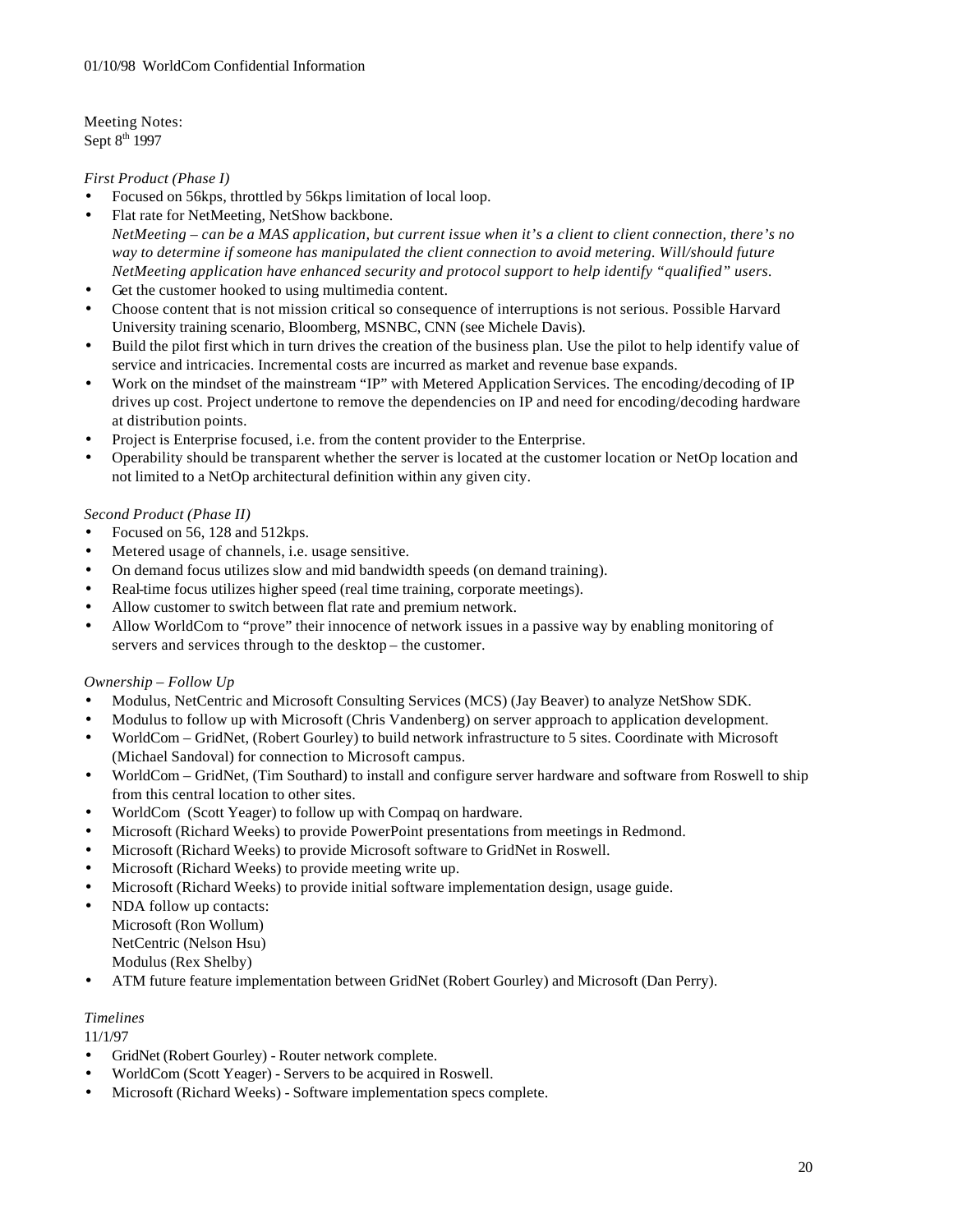#### 12/1/97

- Modulus and Microsoft software in alpha test phase.
- IE 4.0 client (distribution) configuration in test phase.

## General Presentation Information

#### WorldCom (Scott Yeager)

#### *Definitions*

A network is defined in terms of an Enterprise, e.g. from the server to the desktop. This is unlike an ISP who stops at the point of presence in a city. WorldCom goes to the building. See slides for details

#### Daniel Adam

*NetShow*

- Upcoming version and beta of NetShow includes the VXtreme codecs, released by year end.
- Once the next revision of NetShow is a retail product, the support for VXtreme will end and will then be handled on a customer by customer basis.
- NetShow 4.0 will support RealAudio, Microsoft's .ASF 1.0 file format. The key for NetShow 4.0 will be the updated .ASF file format, which includes better architecture, water marking, security better management tools, etc.
- •

#### Bernard Aboba

*Microsoft NT .50*

- Memphis beta 2 available now. There is RSVP functionality in beta 2.
- Primary upgrades in NT 5.0 are focused on the network features.
- NT 5.0 will allow Multicast to forward over any interface.
- NT 5.0 will support IGNP v.2 protocol.
- NT 5.0 will provide full support for ATM as a host.
- NT 5.0 will provide additional security support: IPSEC, Kerberos 5, IT version SSL, SmartCard APIs, VPN(PPTP using L2TP), Directory Service will support certificates and public key technology.
- The Microsoft Management Console (MMC) will replace the control panel.
- NT 5.0 will support TAPI version 3.0 (IP fax support, etc.)
- NT 5.0 will support Radius Authentication and accounting